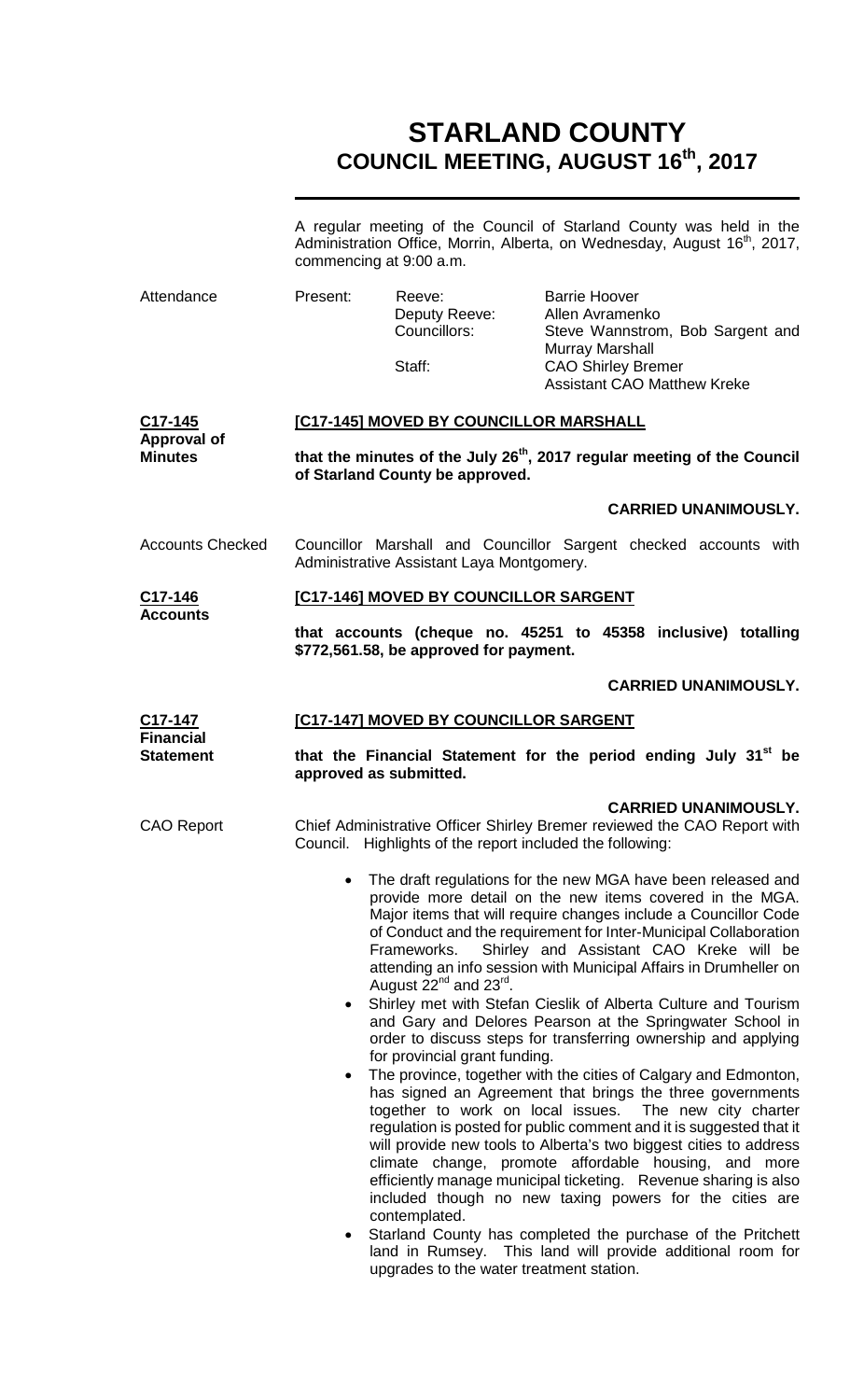**C17-148 Springwater School [C17-148] MOVED BY COUNCILLOR WANNSTROM that Starland County proceed with obtaining ownership of the Springwater School site for purposes of preserving the school as a heritage site. CARRIED UNANIMOUSLY.** PW Report At 9:40 a.m. Public Works Supervisor Al Pratt attended the meeting and reviewed his Public Works Report with Council. Highlights of his report included the following: The Public Works crew has been building and widening approaches along with ditch cleaning, roadside mowing, installing signs and doing garbage and scrap metal runs. • Grader Operators have been maintaining their roads and adjusting to the new grader divisions. • Gary, Kevin and Thomas have been doing regular maintenance on the heavy duty equipment. Buck continues with regular maintenance on the county light duty fleet. • Brenda has been dealing with service rig permits and one drilling rig as well as monitoring gravel trucks and farm equipment. Al has been attending safety meetings, personnel meetings, working on gravel and water tickets, and doing formal hazard assessments. Departure **At 10:15 Al Pratt departed from the meeting.** STEP Grant An approval letter from the Summer Temporary Employment Program was received from Alberta confirming our approval for STEP funding for Caitlin Wolf and Cienna Sands. MSI Grant **Approval was received from Municipal Affairs regarding our 2017 MSI** Capital Spending Plan and our 2017 MSI Operating Spending Plan. Lease Agreement CAO Bremer provided Council with an update on the agricultural lease agreement with Dallas and Kelby Stevens. Attendance of Manager Riep & Municipal Services Report At 10:30 a.m., Municipal Services Manager Riep attended the meeting and reviewed his Municipal Services Report with Council. Highlights of his report included the following: • A significant water line break occurred on the Craigmyle system which affected part of the town causing some interruptions in service. The failure was due to pressure loss from a planned power outage where the backup generator in the water plant failed to start when required. The repair required the failed to start when required. replacement of standard steel bolts with stainless steel bolts. • The Midland Water pumping station as well as the CLV Booster station was down during the long weekend as a result of multiple power failures and lightning strikes in the Drumheller area. Atco Electric ended up replacing the main transformer at the Midland Station after several failures on the line caused damage and complete failure. Neither the Midland nor CLV pump stations are equipped for emergency backup power supply which may cause service interruptions to water supply out of Drumheller. • Procurement and planning are progressing for the Munson

**COUNCIL MEETING, AUGUST 16th, 2017 Page 2**

Truck Fill. Concrete tanks, a pre-fab building, and water supply line installation have all been ordered and scheduled for this fall.

• The drought conditions over the last 6 to 8 weeks have put a great deal of stress on the campgrounds and cemeteries and the recreation crew has been busy hauling water and using the irrigation systems.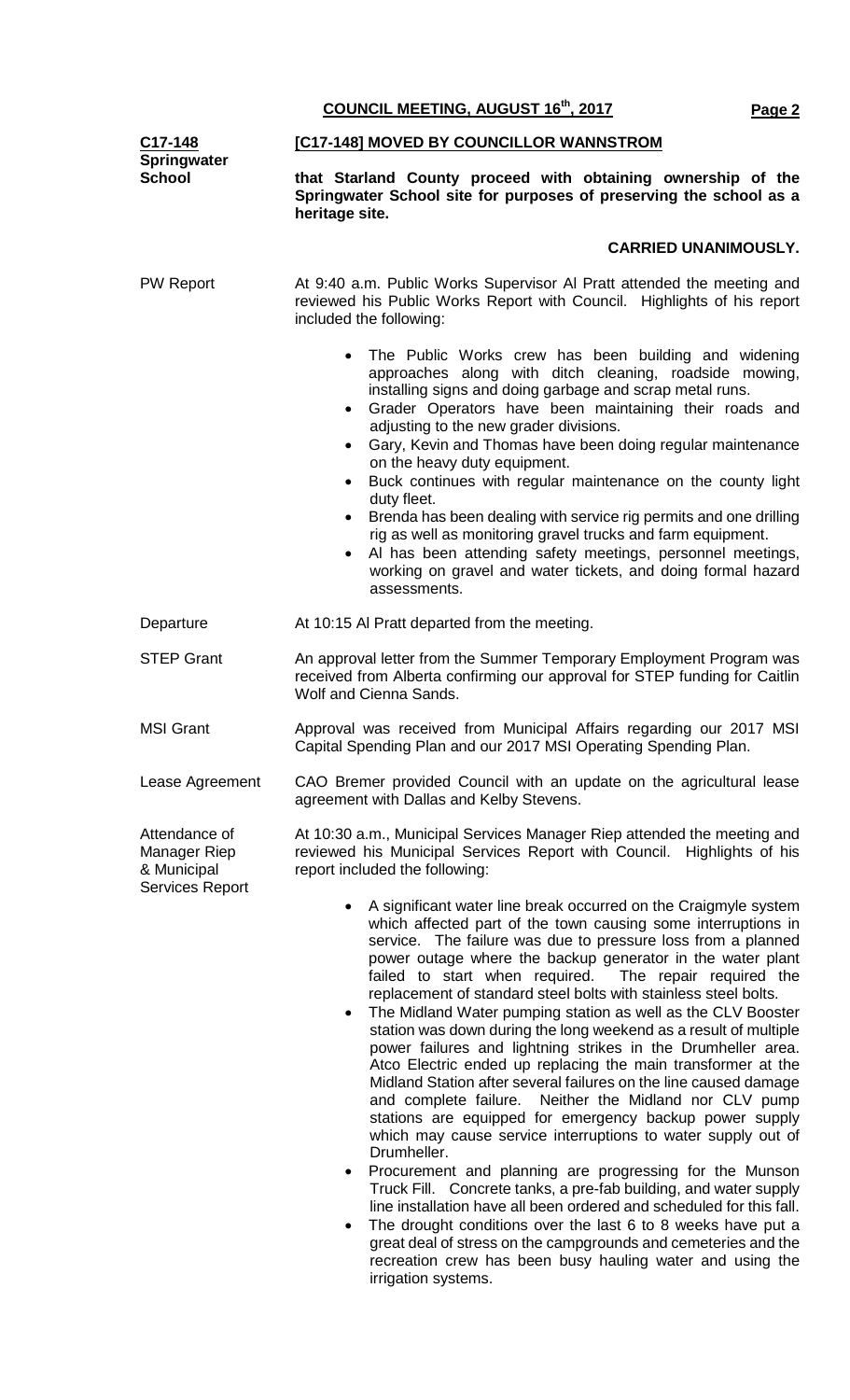## **COUNCIL MEETING, AUGUST 16th, 2017 Page 3**

|                                                     | Glen met with Bart Rowland of Red Deer Emergency Services in<br>regards to the 911 service in the County. Red Deer has<br>undergone some upgrades to their system which allows them to<br>keep a continuous surveillance of the connection from Red Deer<br>to our repeater site.                                            |                                                                                                                     |  |  |  |
|-----------------------------------------------------|------------------------------------------------------------------------------------------------------------------------------------------------------------------------------------------------------------------------------------------------------------------------------------------------------------------------------|---------------------------------------------------------------------------------------------------------------------|--|--|--|
| <b>Munson Fire Hall</b>                             | Assistant CAO Kreke gave an update on the Munson Fire Hall noting that<br>the issues with the Pile design had been resolved and construction would<br>begin this week with substantial completion planned for mid to late<br>February. Issues related to the siting of the transformer pad were also<br>being resolved.      |                                                                                                                     |  |  |  |
| <b>Craigmyle Fire</b><br>Hall                       | CAO Bremer reviewed with Council a copy of a proposed lease agreement<br>for Lots 1-6, Block 2, Plan 7030 AW in the Hamlet of Craigmyle from Brent<br>Olmstead. The agreement is for six months beginning September 1 <sup>st</sup> and<br>includes a termination option upon an agreed upon purchase by Starland<br>County. |                                                                                                                     |  |  |  |
| Departure                                           | At 1:30 p.m. Glen Riep departed from the meeting.                                                                                                                                                                                                                                                                            |                                                                                                                     |  |  |  |
| <b>County of Stettler</b><br>Request for<br>Support | The County of Stettler is requesting Starland's support in their bid to get the<br>Government of Alberta to address the issue of School Tax Requisitions on<br>companies that have gone into receivership.                                                                                                                   |                                                                                                                     |  |  |  |
| C17-149                                             | [C17-149] MOVED BY COUNCILLOR MARSHALL                                                                                                                                                                                                                                                                                       |                                                                                                                     |  |  |  |
| <b>Uncollected</b><br><b>School Tax</b>             | that Administration be directed to compile and submit to Municipal<br>Affairs a summation of the uncollected ASFF Requisition Funds<br>related to bankruptcies in the Oil and Gas Sector.                                                                                                                                    |                                                                                                                     |  |  |  |
|                                                     |                                                                                                                                                                                                                                                                                                                              | <b>CARRIED UNANIMOUSLY.</b>                                                                                         |  |  |  |
| Agricultural<br><b>Plastics</b>                     | The AAMDC will be hosting a stakeholder meeting to discuss the issue of<br>Agricultural Plastics Recycling in Alberta in Lacombe on August 21 <sup>st</sup> .                                                                                                                                                                |                                                                                                                     |  |  |  |
| Revenue and<br>Expenditure<br>Report                | CAO Bremer reviewed with Council a copy of the Expenditure and Revenue<br>Report to the end of August. She noted that both revenues and<br>expenditures were broadly in line with budget projections.                                                                                                                        |                                                                                                                     |  |  |  |
| C <sub>17</sub> -150                                | [C17-150] MOVED BY DEPUTY REEVE AVRAMENKO                                                                                                                                                                                                                                                                                    |                                                                                                                     |  |  |  |
| <b>Council Meeting</b><br><b>Dates</b>              | that the regular meeting of the Council of Starland County scheduled<br>for August 30 <sup>th</sup> be cancelled.                                                                                                                                                                                                            |                                                                                                                     |  |  |  |
|                                                     |                                                                                                                                                                                                                                                                                                                              | <b>CARRIED UNANIMOUSLY.</b>                                                                                         |  |  |  |
| Committee<br>Reports                                | Each of the Councillors present briefly reported on the various committees<br>to which they are appointed.                                                                                                                                                                                                                   |                                                                                                                     |  |  |  |
| Council                                             | <b>Council Communications:</b>                                                                                                                                                                                                                                                                                               |                                                                                                                     |  |  |  |
| Communications                                      | $\mathsf{i}$<br>Alberta Association of Municipal Districts and Counties                                                                                                                                                                                                                                                      |                                                                                                                     |  |  |  |
|                                                     | Contact News Letter (3 Issues)<br>$\bullet$                                                                                                                                                                                                                                                                                  |                                                                                                                     |  |  |  |
| Accounts                                            | Accounts - see prior motion.                                                                                                                                                                                                                                                                                                 |                                                                                                                     |  |  |  |
|                                                     | BUFFALO JUMP CONTRACTING INC.<br><b>ECS SAFETY SERVICES LTD.</b><br><b>ENMAX</b><br>HI-WAY 9 EXPRESS LTD.<br><b>WATER PURE &amp; SIMPLE</b>                                                                                                                                                                                  | CK# 45251<br>378,000.00<br>98.18<br>CK# 45252<br>4,862.64<br>CK# 45253<br>526.30<br>CK# 45254<br>CK# 45255<br>68.00 |  |  |  |
|                                                     | <b>Sub-Total:</b>                                                                                                                                                                                                                                                                                                            | \$<br>383,555.12                                                                                                    |  |  |  |

ALLIED DISTRIBUTORS DRUM LTD. CK# 45256 397.45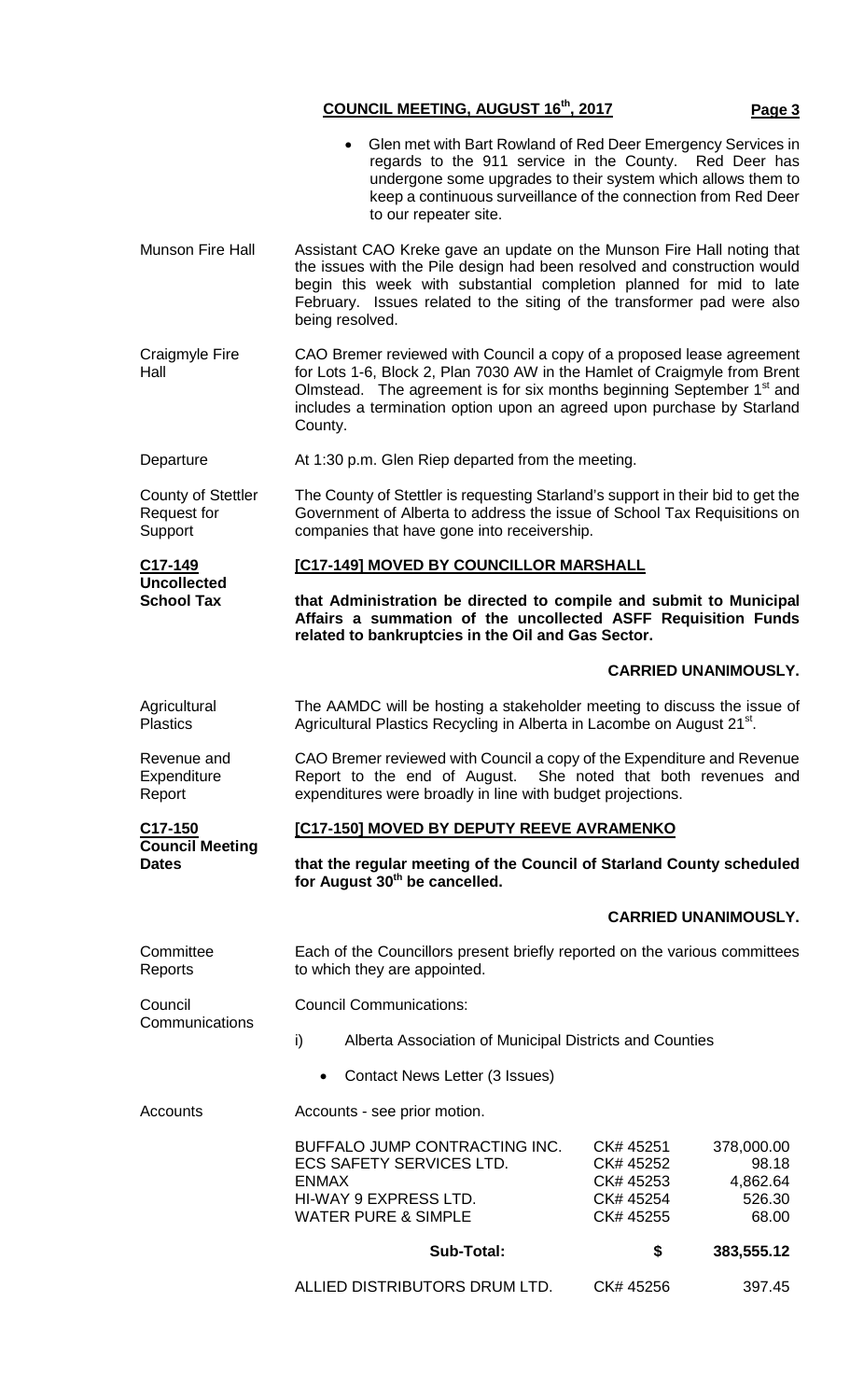| COUNCIL MEETING, AUGUST 16th, 2017                                                                                                                                                                                                                                                                                                                                                                                                                                                                                                                                                                                                                                                                                                                                                                                                                                                                                                                                                                                                                                                                                                                                                                                                                                                                                                                                                                                                                                                                                  | Page 4                                                                                                                                                                                                                                                                                                                                                                                                                                                                                                                                                                                                                                                                                           |                                                                                                                                                                                                                                                                                                                                                                                                                                                                                                                                                                  |
|---------------------------------------------------------------------------------------------------------------------------------------------------------------------------------------------------------------------------------------------------------------------------------------------------------------------------------------------------------------------------------------------------------------------------------------------------------------------------------------------------------------------------------------------------------------------------------------------------------------------------------------------------------------------------------------------------------------------------------------------------------------------------------------------------------------------------------------------------------------------------------------------------------------------------------------------------------------------------------------------------------------------------------------------------------------------------------------------------------------------------------------------------------------------------------------------------------------------------------------------------------------------------------------------------------------------------------------------------------------------------------------------------------------------------------------------------------------------------------------------------------------------|--------------------------------------------------------------------------------------------------------------------------------------------------------------------------------------------------------------------------------------------------------------------------------------------------------------------------------------------------------------------------------------------------------------------------------------------------------------------------------------------------------------------------------------------------------------------------------------------------------------------------------------------------------------------------------------------------|------------------------------------------------------------------------------------------------------------------------------------------------------------------------------------------------------------------------------------------------------------------------------------------------------------------------------------------------------------------------------------------------------------------------------------------------------------------------------------------------------------------------------------------------------------------|
| LAPP<br>RECEIVER GENERAL OF CANADA                                                                                                                                                                                                                                                                                                                                                                                                                                                                                                                                                                                                                                                                                                                                                                                                                                                                                                                                                                                                                                                                                                                                                                                                                                                                                                                                                                                                                                                                                  | CK# 45257<br>CK# 45258                                                                                                                                                                                                                                                                                                                                                                                                                                                                                                                                                                                                                                                                           | 27,498.77<br>67,127.19                                                                                                                                                                                                                                                                                                                                                                                                                                                                                                                                           |
| Sub-Total:                                                                                                                                                                                                                                                                                                                                                                                                                                                                                                                                                                                                                                                                                                                                                                                                                                                                                                                                                                                                                                                                                                                                                                                                                                                                                                                                                                                                                                                                                                          | \$                                                                                                                                                                                                                                                                                                                                                                                                                                                                                                                                                                                                                                                                                               | 95,023.41                                                                                                                                                                                                                                                                                                                                                                                                                                                                                                                                                        |
| SCHUMACHER, GOUGH & CO.                                                                                                                                                                                                                                                                                                                                                                                                                                                                                                                                                                                                                                                                                                                                                                                                                                                                                                                                                                                                                                                                                                                                                                                                                                                                                                                                                                                                                                                                                             | CK# 45260                                                                                                                                                                                                                                                                                                                                                                                                                                                                                                                                                                                                                                                                                        | 41,829.70                                                                                                                                                                                                                                                                                                                                                                                                                                                                                                                                                        |
| <b>Sub-Total:</b>                                                                                                                                                                                                                                                                                                                                                                                                                                                                                                                                                                                                                                                                                                                                                                                                                                                                                                                                                                                                                                                                                                                                                                                                                                                                                                                                                                                                                                                                                                   | \$                                                                                                                                                                                                                                                                                                                                                                                                                                                                                                                                                                                                                                                                                               | 41,829.70                                                                                                                                                                                                                                                                                                                                                                                                                                                                                                                                                        |
| <b>AAMDC</b>                                                                                                                                                                                                                                                                                                                                                                                                                                                                                                                                                                                                                                                                                                                                                                                                                                                                                                                                                                                                                                                                                                                                                                                                                                                                                                                                                                                                                                                                                                        | CK# 45261                                                                                                                                                                                                                                                                                                                                                                                                                                                                                                                                                                                                                                                                                        | 27,563.19                                                                                                                                                                                                                                                                                                                                                                                                                                                                                                                                                        |
| <b>Sub-Total:</b>                                                                                                                                                                                                                                                                                                                                                                                                                                                                                                                                                                                                                                                                                                                                                                                                                                                                                                                                                                                                                                                                                                                                                                                                                                                                                                                                                                                                                                                                                                   | \$                                                                                                                                                                                                                                                                                                                                                                                                                                                                                                                                                                                                                                                                                               | 41,829.70                                                                                                                                                                                                                                                                                                                                                                                                                                                                                                                                                        |
| A&D HARPER TIRE (1979) LTD.<br>ACCU-FLO METER SERVICE LTD.<br>ACKLANDS-GRAINGER INC.<br>ADAMS INDUSTRIAL SUPPLIES INC.<br><b>AAMDC</b><br><b>ALBERTA GOVERNMENT SERVICES</b><br>ALBERTA HOTEL & LODGING ASSOC<br><b>AMHSA</b><br>ALBERTA ONE-CALL CORPORATION<br>ALLIED DISTRIBUTORS DRUM LTD.<br><b>ARCTEC ALLOYS LIMITED</b><br>ATB FINANCIAL MASTERCARD<br>ATCO ELECTRIC LTD.<br><b>AVRAMENKO, ALLEN</b><br><b>BADLANDS COMMUNITY FACILITY</b><br>BERLANDO NOVELTIES LTD.<br><b>BIG COUNTRY GAS CO-OP</b><br>BIG SKY CALL CENTERS INC.<br><b>BROWNLEE LLP</b><br><b>CARRIERE, BRIAN DP</b><br><b>CERVUS AG EQUIPMENT LP</b><br><b>CUMMINS WESTERN CANADA</b><br>DEVALERIOLA, KEVIN<br><b>DRUM DIESEL</b><br>DRUM WIRELESS LTD.<br>DRUMHELLER SOLID WASTE<br>DRUMHELLER CHRYSLER LTD.<br>DRUMHELLER CO-OP LTD.<br><b>EAST CENTRAL APPRAISALS</b><br><b>ENVIRONMENT AND PARKS</b><br>FRANK FLAMAN SALES LTD.<br>FREIGHTLINER OF RED DEER INC.<br><b>FRESON BROS DRUMHELLER</b><br><b>FRONTIER CONSTRUCTION</b><br><b>GANGSTER ENTERPRISES</b><br><b>GLOVER INTERNATIONAL</b><br><b>GOVERNMENT OF ALBERTA</b><br><b>GREATWEST KENWORTH LTD.</b><br><b>GRIFFITH, SHERRY</b><br>HAMELIN, EDITH<br>HAMPTON, ALAN W.<br>HEALTH AND SAFETY CONFERENCE<br><b>HECK, BRIAN</b><br>HENRY KROEGER REGIONAL WATER<br>HERD, IAN<br>HI-WAY 9 EXPRESS LTD.<br><b>HOOVER, BARRIE</b><br><b>J.J. CARPENTRY</b><br><b>JERRY'S LOCK &amp; KEY SERVICE</b><br>KLEINSCHROTH, TERENA R.<br><b>KNEEHILL COUNTY</b><br><b>KUDRAS, DARA</b> | CK# 45262<br>CK# 45263<br>CK# 45264<br>CK# 45265<br>CK# 45266<br>CK# 45267<br>CK# 45268<br>CK# 45269<br>CK# 45270<br>CK# 45271<br>CK# 45272<br>CK# 45273<br>CK# 45274<br>CK# 45275<br>CK# 45276<br>CK# 45277<br>CK# 45278<br>CK# 45279<br>CK# 45280<br>CK# 45281<br>CK# 45282<br>CK# 45283<br>CK# 45284<br>CK# 45285<br>CK# 45286<br>CK# 45287<br>CK# 45288<br>CK# 45289<br>CK# 45290<br>CK# 45291<br>CK# 45292<br>CK# 45293<br>CK# 45294<br>CK# 45295<br>CK# 45296<br>CK# 45297<br>CK# 45298<br>CK# 45299<br>CK# 45300<br>CK# 45301<br>CK# 45302<br>CK# 45303<br>CK# 45304<br>CK# 45305<br>CK# 45306<br>CK# 45307<br>CK# 45308<br>CK# 45309<br>CK# 45310<br>CK# 45311<br>CK# 45312<br>CK# 45313 | 2,882.58<br>1,097.25<br>111.95<br>446.48<br>44,594.86<br>30.00<br>829.50<br>1,417.50<br>69.30<br>801.61<br>157.77<br>828.72<br>34.18<br>6,724.88<br>75.00<br>10,500.00<br>179.22<br>360.78<br>1,489.73<br>37.85<br>954.89<br>191.38<br>133.50<br>409.50<br>252.00<br>242.41<br>486.58<br>586.28<br>1,050.00<br>455.00<br>1,251.03<br>56.56<br>806.33<br>9,103.50<br>2,128.13<br>5,342.56<br>241.50<br>90.07<br>300.00<br>464.00<br>145.66<br>1,207.50<br>2,281.10<br>15,843.14<br>126.52<br>550.93<br>595.56<br>1,123.17<br>73.50<br>72.20<br>4,123.68<br>859.72 |
| KUHL TUF WEAR LTD.                                                                                                                                                                                                                                                                                                                                                                                                                                                                                                                                                                                                                                                                                                                                                                                                                                                                                                                                                                                                                                                                                                                                                                                                                                                                                                                                                                                                                                                                                                  | CK# 45314                                                                                                                                                                                                                                                                                                                                                                                                                                                                                                                                                                                                                                                                                        | 436.13                                                                                                                                                                                                                                                                                                                                                                                                                                                                                                                                                           |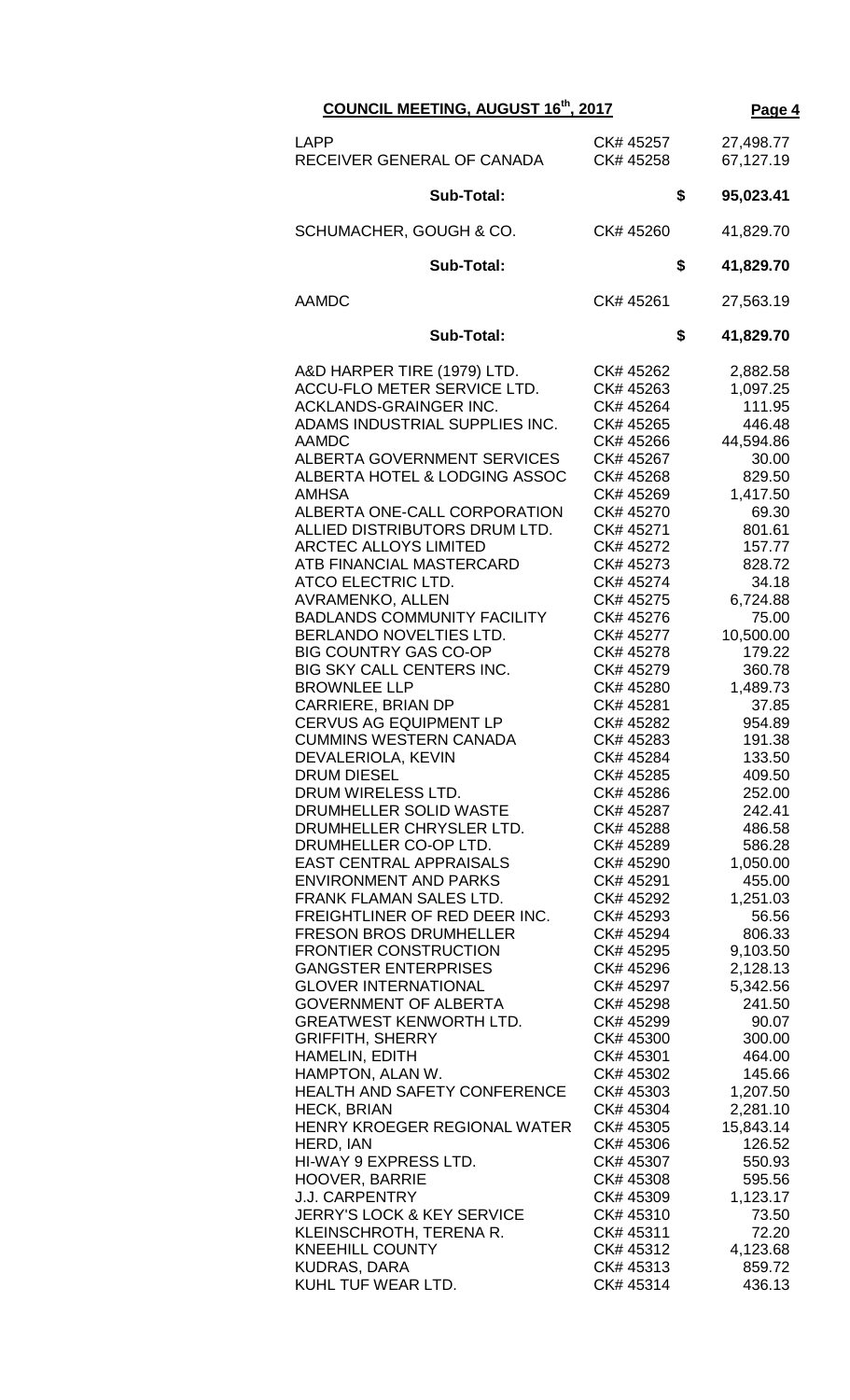| <b>COUNCIL MEETING, AUGUST 16th, 2017</b>                     | Page 5                 |                  |
|---------------------------------------------------------------|------------------------|------------------|
| <b>DMACD FARMS LTD</b>                                        | CK# 45315              | 75.00            |
| MARSHALL, MURRAY                                              | CK# 45316              | 570.08           |
| <b>MEERES, DAVID</b>                                          | CK# 45317              | 210.00           |
| <b>MORRIN FOODS</b>                                           | CK# 45318              | 381.33           |
| MORROW, KENNETH J.                                            | CK# 45319              | 75.00            |
| MPE ENGINEERING LTD.                                          | CK# 45320              | 12,297.56        |
| MUNSON COMMUNITY ASSOCIATION                                  | CK# 45321              | 800.00           |
| <b>NABER'S TRANSPORT LTD.</b>                                 | CK# 45322              | 3,255.00         |
| <b>NAPA AUTO PARTS DRUMHELLER</b>                             | CK# 45323              | 562.33           |
| NEU MUEHL HUTTERIAN BRETHREN                                  | CK# 45324              | 1,500.00         |
| <b>OASIS CARWASH &amp; CONVENIENCE</b>                        | CK# 45325              | 114.03           |
| <b>OUT OF THE COLD</b>                                        | CK# 45326              | 1,590.00         |
| PREMIER ACADEMY                                               | CK# 45327              | 151.20           |
| RICOH CANADA INC.                                             | CK# 45328              | 652.10           |
| RIEP, GLEN                                                    | CK# 45329              | 4,222.41         |
| ROADATA SERVICES LTD.                                         | CK# 45330              | 567.00           |
| ROUGH MEADOW MANAGEMENT INC.                                  | CK# 45331              | 5,018.16         |
| ROWE, DIANA                                                   | CK# 45332              | 11.48            |
| 1858097 ALBERTA LTD.                                          | CK# 45333              | 140.18           |
| <b>SARGENT, ROBERT</b>                                        | CK# 45334              | 713.82           |
| SHARPE, KERRY                                                 | CK# 45335              | 229.56           |
| STANTEC CONSULTING LTD.                                       | CK# 45336              | 6,067.85         |
| STARTEC REFRIGERATION SERVICES                                | CK# 45337              | 714.38           |
| <b>STETTLER INDEPENDENT</b>                                   | CK# 45338              | 50.40            |
| SUN LIFE ASSURANCE COMPANY                                    | CK# 45339              | 18,698.14        |
| SUN LIFE ASSURANCE COMPANY                                    | CK# 45340              | 552.84           |
| TELUS COMMUNICATIONS INC.                                     | CK# 45341              | 1,728.92         |
| TELUS MOBILITY INC.                                           | CK# 45342              | 1,116.83         |
| THE DRUMHELLER MAIL                                           | CK# 45343              | 874.47           |
| <b>TOWN OF DRUMHELLER</b>                                     | CK# 45344              | 2,044.17         |
| <b>TOWN OF STETTLER</b>                                       | CK# 45345              | 92.00            |
| TRINUS TECHNOLOGIES INC.<br><b>TURRIS COMMUNICATIONS LTD.</b> | CK# 45346              | 16,232.23        |
|                                                               | CK# 45347              | 270.22           |
| UFA CO-OPERATIVE LIMITED<br><b>ULINE</b>                      | CK# 45348<br>CK# 45349 | 112.88           |
| <b>VILLAGE OF DELIA</b>                                       | CK# 45350              | 148.80<br>226.00 |
| <b>VILLAGE OF MORRIN</b>                                      | CK# 45351              | 240.10           |
| <b>WANNSTROM, STEVE</b>                                       | CK# 45352              | 3,201.18         |
| <b>WATER PURE &amp; SIMPLE</b>                                | CK# 45353              | 95.00            |
| WEARPRO EQUIPMENT AND SUPPLY                                  | CK# 45354              | 2,800.14         |
| WILD ROSE ASSESSMENT SERVICE                                  | CK# 45355              | 9,135.00         |
| <b>WURTH CANADA LIMITED</b>                                   | CK# 45356              | 567.73           |
| 1121113 ALBERTA LTD.                                          | CK# 45357              | 1,722.00         |
| 1325856 ALBERTA LTD.                                          | CK# 45358              | 109.45           |
|                                                               |                        |                  |
| Sub-Total:                                                    | \$                     | 224,590.16       |

 **TOTAL: \$ 772,561.58**